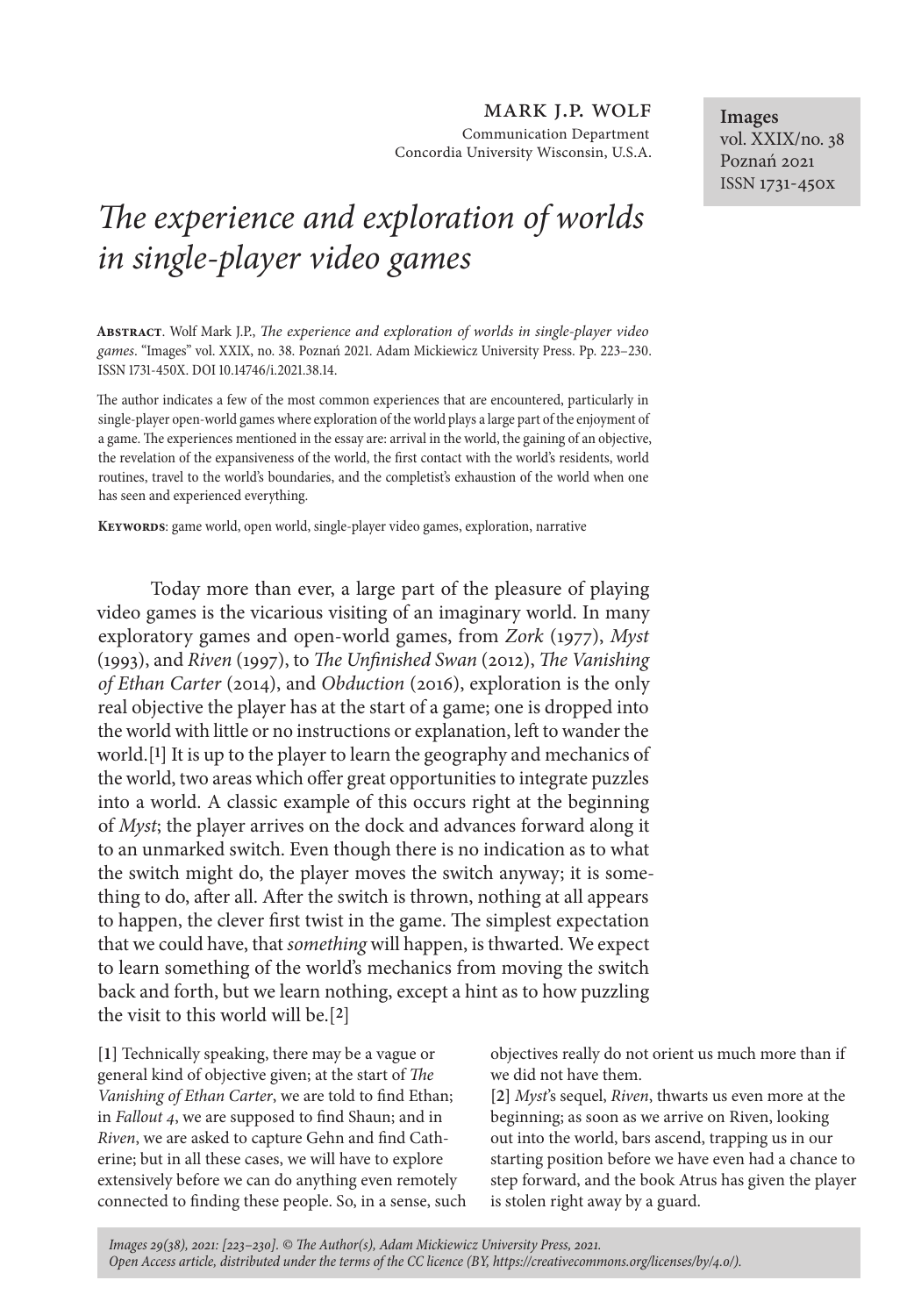While it has now become rare for a game to include a manual explaining the game's world, we often have other hints: the on-line art (or box or packaging art, which still survives for some games), game trailers and other promotional material, and even genre conventions and game conventions that tell us what to expect and how to use the game controller; controller instructions are also available as an option within some games. Yet when it comes to world exploration, the best game trailers will only tease us with brief glimpses of what is to come, revealing the graphical and aesthetic style of the game, whether photorealistic or stylized, steampunk or pastoral, urban or rural, fantastic or quotidian, period or present day, and these might even be calculated to mislead, or to withhold information. Likewise, conventions can be overturned or played with, as *Myst*'s opening shows. At any rate, the first phase of the experience and exploration of a world is that of arrival, or our starting point, which includes the direction we are facing when the first interactive imagery appears. In a three-dimensional world, there is a tendency to move forward, and the player is often encouraged to do so, as there is usually something beckoning further in along the z-axis, a short distance away. The cautious player will turn in all directions first, to gain his or her bearings, but quite often, we are only on the edge of the world, and forward is the only way to go. For example, in our initial position on Myst Island's dock, there is a rock wall behind us and to the left, and only the ocean and sunken ship to the right, so we must go forward. *The Vanishing of Ethan Carter* provides an interesting twist to this kind of beginning; we emerge from a tunnel, looking down a train track in a wooded area. While we can, of course, follow the track into the distance, we can also turn around and go back into the tunnel, to see where it goes; after a long walk through it, we find the other end of the tunnel emerges at the same place as that at where we appeared upon arriving (though we are given a Tunnel Achievement trophy for our trouble).

Our arrival is often made to appear irreversible: we click on the Myst book and enter Myst Island, with no way back; we travel through the storm in a rowboat to the lighthouse in *Bioshock Infinite* (2013), and from there our trip to the flying city of Columbia is one-way; in *Obduction*, the seed pod transports us to the entry canyon and we cannot return. Since we have come *from somewhere*, one objective could be simply to *get back to where we came from*, and the irreversibility of our arrival means we have to find a different way to get back. Naturally, it is usually only at the very end of the game that we are able to leave (apart from dying there, if that is even possible). In some cases, like *Fallout 4* (2015), events have changed the world (in this case, nuclear war) and there is nowhere to go, so another objective becomes necessary.

The arrival sequence may also include an entrance area of sorts (which sometimes cannot even be returned to), in which we learn the basic mechanics of interaction in the world, receive objects we may need, or even interact with a non-player character. Finally, when we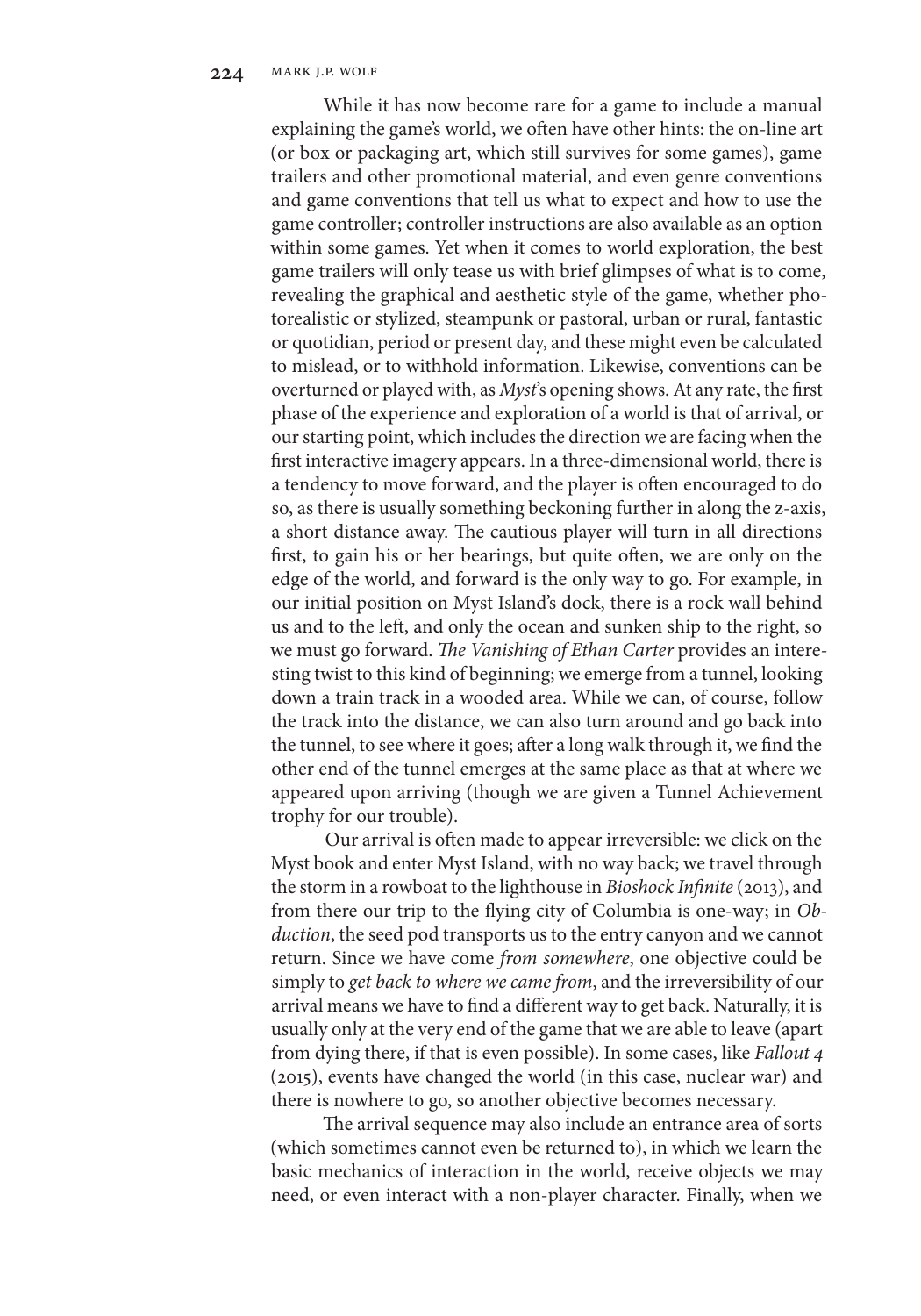leave this entrance area, we step out into the world, and are given a sense of its expansiveness, through vistas that open before us, revealing faraway objects and places on the horizons; glimpses of the depths of the world; or long distances through which we walk or ride to get to our first salient location where story information is waiting for us. The story information, often in the form of messages from non-player characters, may give us an indication of what to do, but the very expansiveness of the world itself gives us goals; locations visible in the distance are, in one sense, implied exploration goals, especially if they are blocked by locked doors or gates, impassable terrain, or other obstacles, and we usually are given some sense of what areas will be accessible as opposed to those which simply function as a visual backdrop at the edge of the world. And, expansive as the world may seem, at some later point, we usually will have an experience in which we encounter another, previously unseen expanse, either extending from the first expanse seen, or of an entirely new area (often encountered after travel through a portal); after two such expanses are experienced, there is the feeling that still others could occur, and the surprise created by the second experience makes us wonder just how large the world is, and whether more spaces remain to be revealed (one of the best exploration experiences is to be amazed at the size of a world, only to find later that you have underestimated its size). Or, we may encounter a variety of places along with a sense of gradually approaching some distant destination; in *Journey* (2012), we see the mountain with the beam of light in the distance, and gradually get closer and closer to it, until we finally ascend the mountain to get to the valley from which the beam of light originates.

Another moment in world exploration is the first contact with one of the game's non-player characters. Many open game worlds, like many of those mentioned above, are vast, empty places devoid of characters; the lonely landscape is often narratively explained through some tragic past event, such as postapocalyptic worlds whose citizens died in a war or some other calamity, or worlds where everyone has left for somewhere else, gone into hiding, or been taken somewhere against their will. These empty landscapes can make the player more forgiving of the limitations of artificial intelligence when a character finally is encountered. Improvements in AI are making more interaction possible, but currently, the best solutions to the problem of interactivity involve narratively limited interaction. Non-player characters are either not interested in interacting (like the citizens walking or standing around various locations in *Bioshock Infinite* or *Marvel's Spider-Man* (2018)), or they shoot or attack the player's avatar before any conversation can occur, as in so many action-based shooting games. Some characters are scripted to advance the story, with limited interaction provided (as in *Heavy Rain* (2010) and *Fallout 4*, where the player is given four or five responses to choose from when conversing with the game's characters). And, of course, there are the sidekicks who travel with the main character, exchanging quips and aiding in fights, like Elizabeth in *Bioshock*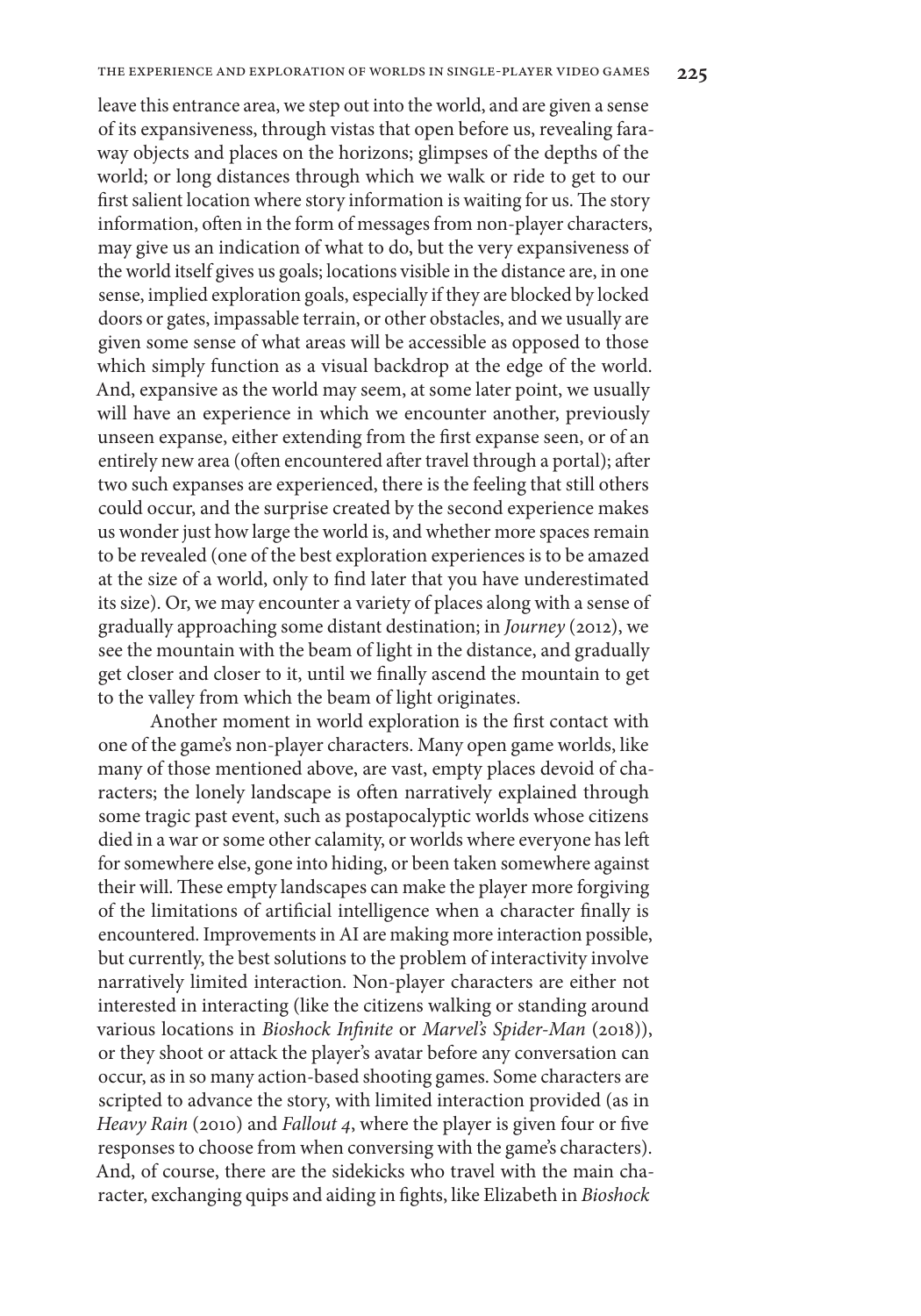*Infinite* and Ellie in *The Last of Us* (2013). As AI improves, so does the illusion of companionship provided by such characters, though their algorithmic (or even scripted) nature still remains apparent in most cases (in both *Bioshock Infinite* and *The Last of Us*, the player merely observes the sidekick and the named main character having a conversation and does not choose what is said). Quite often, though, in more open-world games, there is relatively little contact with non-player characters, due to their scarcity.

Worlds with more linear narratives, which are often very mission-based, are typically more populous and thriving, like those of the *Grand Theft Auto* and *Red Dead Redemption* franchises. But the most open and explorable worlds are more likely to be the kind of empty ones described above, which often exist in some post-disaster state. While there are a number of tropes associated with such worlds, let us examine in detail one that is encountered in many worlds; the presence of *ruins* (sometimes an entire world is in ruins), which serve a number of purposes that aid world design while also heightening the player's experience. First, ruins give a location a "before and after" dual timeframe; a sad melancholy present, and a supposedly better past when everything was new and functional. Looking through ruins, we often can guess at past events that happened, due to clues that remain: walls and floors that collapsed, places that were broken into or looted, the detritus of armed conflict or struggles, rooms and vehicles that fell into disrepair, or crumbling buildings and broken stretches of concrete now overgrown and reclaimed by nature. Rust, dust, dirt, cobwebs, patinas, clutter, torn fabric gently swaying in the breeze; every object and surface shows signs of wear and disuse, giving places more than just a realistic "lived-in" look and more of what we might call a "lived-in and died-in" look. Instead of computer-generated assets that look phony because of their flawlessness, even surfaces, and perfection, ruins give everything finely-detailed wear-and-tear, which is referred to in Japanese aesthetics as *wabi-sabi*. Such damage may only be represented by a texture map applied to a simple object, but it still enhances the realism of the graphics. And if everything is carefully designed, one can piece together past events, giving the world narrative depth as the player imagines both what the world used to look like and what happened to it.

Second, ruins can be used to shape the player's experience within a location. The ruined state of a place justifies why relatively few things are usable or worth picking up for a player's inventory; the few good items are hidden amongst piles of junk and wreckage, making the things you can find and use seem even more valuable by contrast. The ruined state of locations also explains why the inhabitants are gone, or why buildings can be entered that would normally be secured against trespassers. Things like collapsed ceilings, fallen timbers, burned-out interiors, and so on, can also be strategically arranged so as to naturally block doorways or passageways, forcing players to go around obstacles, and subtly limit or direct player movement without appearing to do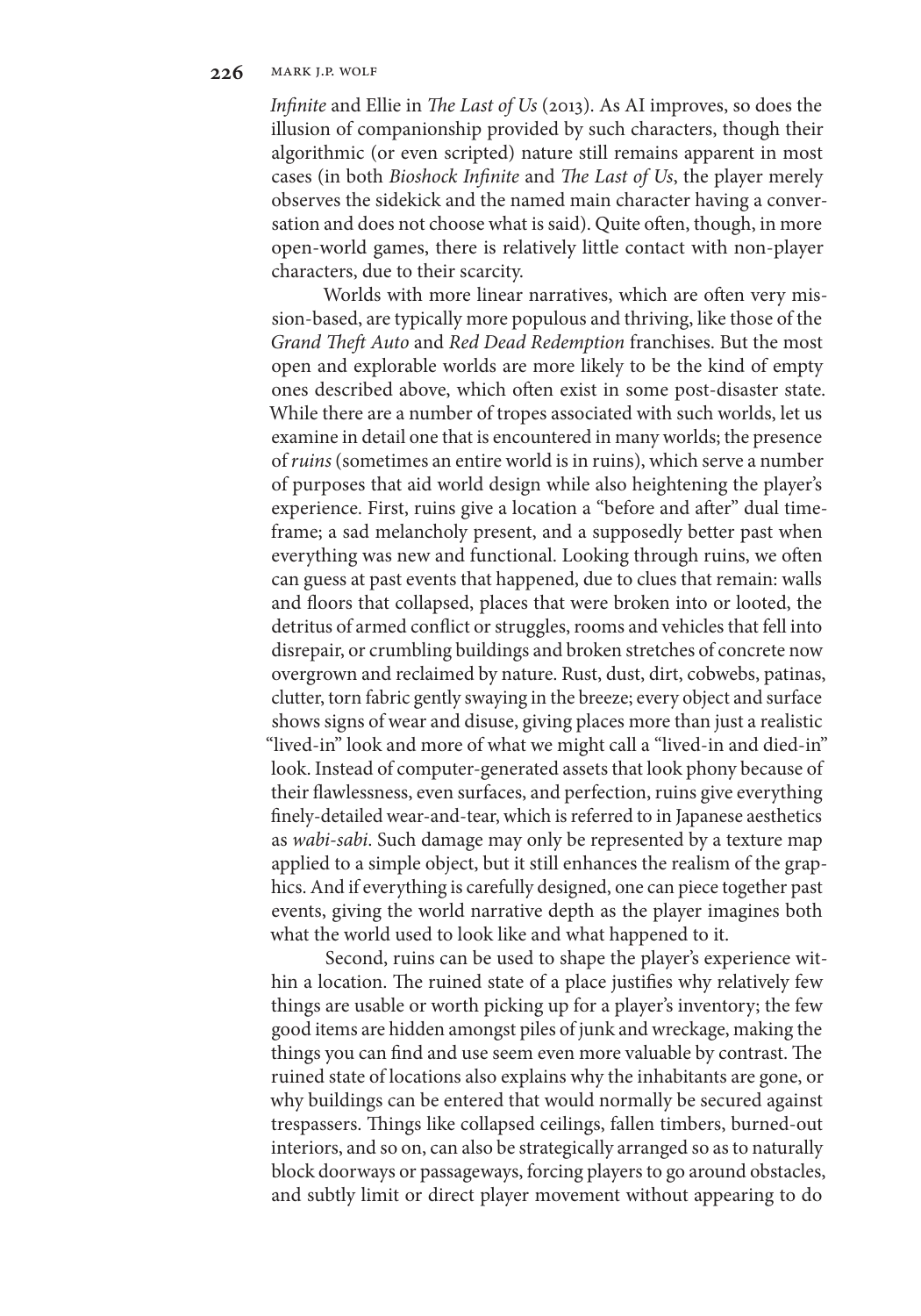so. Things like bridges or walkways can be dilapidated and uncrossable, suggesting areas that the player either cannot visit or that require other means of access. Some damage, like holes in the floor, can offer glimpses, or even one-way passage, into other areas; the player can jump down or slide down, but not get back up again. In dynamic locations, structures can suddenly collapse and force the player in a new direction, cutting off existing routes already traveled. Many game puzzles involve working with ruined locations, as the player must find ways to get the power turned on again, assemble or repair broken machinery, and start up machinery that appears to have lain dormant a long time; such actions can be more rewarding than simply turning on new and functioning machinery would be.

Third, ruins often convey a heavy sense of mood and atmosphere. There is usually a sad and melancholy feel to locations laying in ruin; interiors are often in shadow with harsh sunlight filtering through into rooms, as a place's ambience even seems more ominous when it comes in the wake of destruction. Ruins can help generate a variety of emotional responses; on the one hand, there is the sad, heavy, gothic feel of dark, ruined interiors rife with shadows and dark corners, verging on fear and anxiety if combined with the expectation of sudden violence from hidden adversaries. On the other hand, ruins can be experienced outdoors in late afternoon sunlight, giving them a more melancholy and contemplative feel, one which may be softened by the natural surroundings and ambience they are set in, where trees, plants, rocks, and flowing rivers and the effects of wind provide a feeling of life to counter the deadness and silent stillness of the ruins. Ruins may also indicate lost cultures or civilizations, and the design of the ruins can suggest who those people were and what they valued, or did not value (for example, clues indicating refined intelligence like writings versus clues indicating brutal rituals of human sacrifice). Ruins have become a popular trope in open-world games for their aesthetic value and strategic usefulness. Finally, ruins can simplify a location by limiting what the player can do there, sometimes keeping activity to few basic routines.

Just as the player becomes accustomed to world geography, there are the world routines that are performed over and over, some with variations, some not. Many routines involve collecting, for example, weapons, ammunition, fuel, food and drink, medical supplies, items for crafting, expository materials (paper messages, recordings, photographs, and so on), and information (door codes, passwords, lock combinations, etc.). Other routines involve the use of the things collected, such as loading and using weapons, eating food, healing damage, assembling and crafting items, battling enemies, and so forth. We can divide world routines into two categories: ones in which the player-character gains something positive, and ones in which the player-character avoids something negative. The first type of routine moves the player forward in a positive direction, such as when a player-character is leveling up into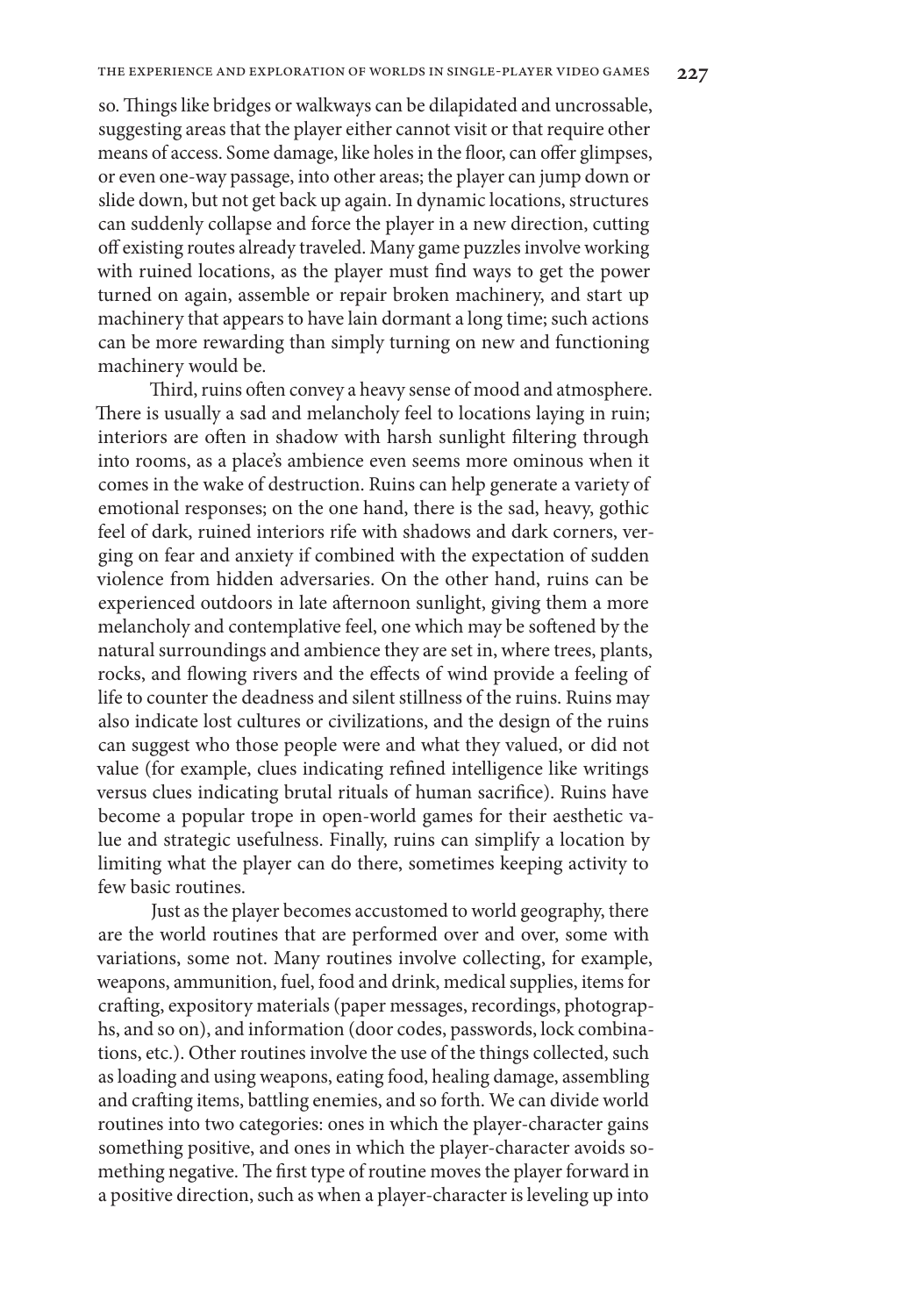a series of more powerful positions or is gaining abilities (or increasing the numbers that represent ability levels); the player-character gains something from the repeated actions. The second type of routine is repeated simply to allow the player-character to continue surviving, such as eating, drinking, and the healing of wounds or damage, or keeping up an inventory of needed items (like ammunition, when among foes, or air, when underwater); in these cases, instead of gaining something, the player-character is merely keeping from losing something (usually, the player-character's life). Games will often feature both types of routines, and may even force the player to choose between the two types, for example, when currency can buy either food and medical supplies or weapons and ammunition; or when a player is simply limited by how much can be carried at any given time. The more complex worlds become, the more they will have in common with resource management games, along with all the objectives and skill requirements found in such games.

Once world routines become second nature, they shape the player's experience of the world, as the player plans encounters with non-player characters and locations based on the finding and usage of these resources; at worst, this entails "grinding", the repetitive and tedious completion of tasks in order to gain points, reduce damage, or fend off foes, actions which can become a negative experience if they are required too often or without enough variation. (Sometimes the premise behind actions can even become ridiculous; for example, in *Bioshock Infinite*, why does one's health improve after you eat cotton candy found in a garbage can?) Yet amidst all the repetitive routines required by gameplay, the story (or the open-world experience, if there is no predetermined story) must keep advancing if the game is to remain interesting, and this is often done through the continued revelation of world details which construct backstory, link narrative threads, and further enrich our understanding – and thus our experience – of the world.

Finally, there comes a point in the player's experience of a game's world where the boundaries of the game's space become evident. However cleverly they are camouflaged, they cannot be traversed, and so they signal the finite size of the world, no matter how big it may be.[**3**] Boundaries can be naturally motivated by the game's terrain, appearing as the shores of an ocean, impassable mountains, uncrossable rivers, cliff edges and abysses, darkness, or even the curvature of a planet's surface that brings the player back to his or her starting point. Some-

**[3]** True, in some cases like *Elite: Dangerous* (2014) and *No Man's Sky* (2016), the worlds are made up of billions of planets, most of which players will never see; while these games' world are well beyond what any player can fully explore, the algorithmic nature of their procedurally generated content may start to feel like theme and variation, the more one experiences of it, until it, too, begins to seem repetitive (the worlds of *Minecraft* (2011) are a good an example of this). Perhaps only games with large numbers of other human players, like *EVE On-line* (2003), are able to have continually evolving worlds which can hold a player's interest for long periods of time.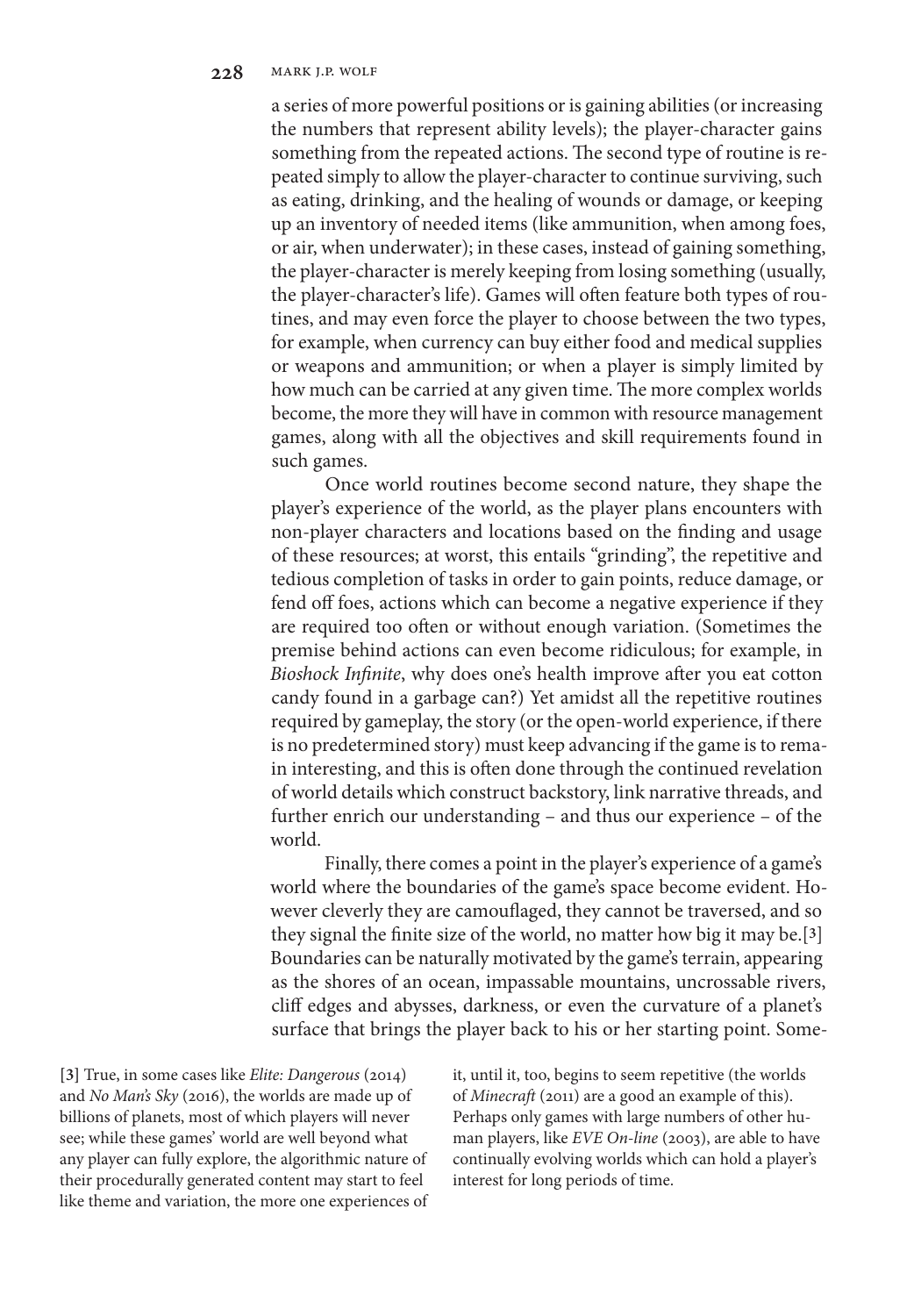times boundaries are little more than invisible forces; in the relatively small world of *Flower* (2009), the player who keeps trying to move in one direction is eventually redirected and turned back toward the game's spaces. In other games, like *Red Dead Redemption* (2010) or *Marvel's Spider-Man* (2018), going too far afield from one's mission can bring about a warning that has the player turn back. In other cases, going too far in one direction merely leads to the player-character's death.[**4**] In most cases, the world's geographical borders also feature visual backdrops that provide vistas of what is in the distance beyond the edge of the navigable game world, even though one cannot go there, similar to the painted backdrops that are integrated into dioramas. The world's edges limit exploration, and are often used to keep players on a somewhat linear narrative track in which geographic progression is closely tied to narrative progression. Eventually, a player will have explored the world's geography exhaustively, and all that will remain will be the traversing of all the narrative threads to their ends. Although a game cannot ensure that geographic exploration will not be exhausted before the narrative exploration is (even in an open world where exploration is allowed), the main narrative threads can keep from using all of the geographic areas of a world, saving locations purely for side missions or even Easter eggs, which are only found with difficulty, or even not using them at all.

Eventually, the completist player will have explored all of the game world's geography and seen all of the narrative lines and outcomes in the game's story (when present). While many games have end sequences that give closure to their narratives, some will actually allow the player to remain in the world afterward (such as in *Myst*, *The Vanishing of Ethan Carter*, and *Obduction*), to further wander around if the player desires, even though there is nothing more to do. This is, indeed, one of the strangest experiences that one can have in a game world; with the sudden absence of narrative drive, enemies to fight, or enigmas to be unraveled, there is a feeling of emptiness, even loneliness, in a world in which there is nothing more to see and in which nothing more will happen. The game objectives have been met, yet the player is not forced to leave. Even if there are a few additional trophies or Easter eggs for the player to find, remaining in the world can seem rather anticlimactic.

On the other hand, the completist's exhaustion of a game world, whether one can stay in it or not, can be a satisfying experience, like the finishing of a long novel or television series; especially if there was a complete narrative structure, and particularly one with a point to it, as one would expect to find in literature, film, or other narrative media. Yet, even without a narrative, a world can feel complete and purposeful if it has a logic and structure to it, especially if there are ongoing systems

**[4]** Going all the way north in *Red Dead Redemption 2* (2018) can result in falling off the map; see the video "Reach North Pole (Out of Map) in Red Dead

Redemption 2 (RDR2) - Beyond Tempest Rim (Canada)", December 24, 2018, at <https://www.youtube. com/watch?v=hKB0Xr9RPlQ>.